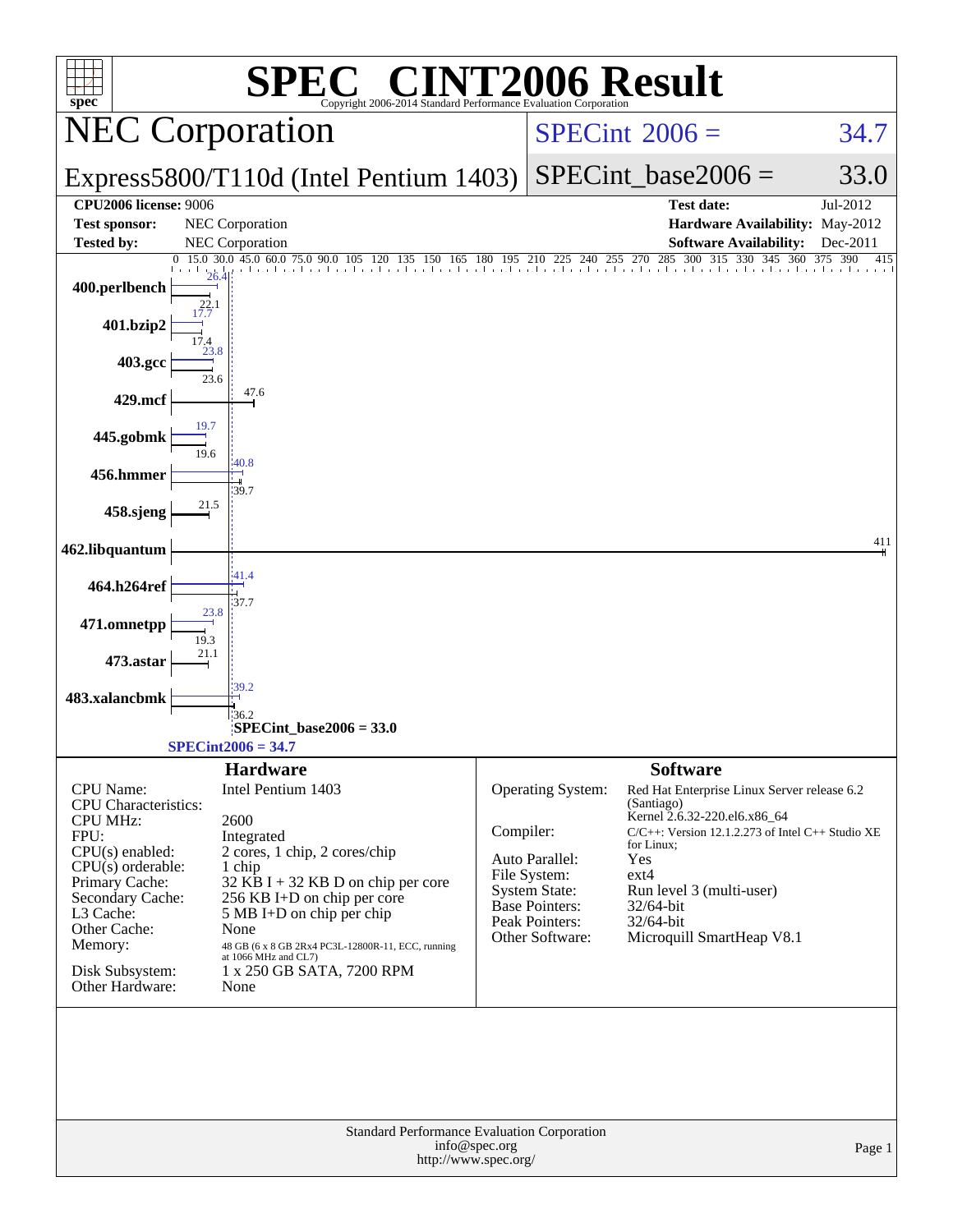

# **[SPEC CINT2006 Result](http://www.spec.org/auto/cpu2006/Docs/result-fields.html#SPECCINT2006Result)**

# NEC Corporation

## $SPECint2006 = 34.7$  $SPECint2006 = 34.7$

Express5800/T110d (Intel Pentium 1403)  $SPECint\_base2006 = 33.0$ 

**[CPU2006 license:](http://www.spec.org/auto/cpu2006/Docs/result-fields.html#CPU2006license)** 9006 **[Test date:](http://www.spec.org/auto/cpu2006/Docs/result-fields.html#Testdate)** Jul-2012 **[Test sponsor:](http://www.spec.org/auto/cpu2006/Docs/result-fields.html#Testsponsor)** NEC Corporation **[Hardware Availability:](http://www.spec.org/auto/cpu2006/Docs/result-fields.html#HardwareAvailability)** May-2012 **[Tested by:](http://www.spec.org/auto/cpu2006/Docs/result-fields.html#Testedby)** NEC Corporation **[Software Availability:](http://www.spec.org/auto/cpu2006/Docs/result-fields.html#SoftwareAvailability)** Dec-2011

#### **[Results Table](http://www.spec.org/auto/cpu2006/Docs/result-fields.html#ResultsTable)**

|                    | <b>Base</b>    |              |                | <b>Peak</b>  |                |             |                |              |                |              |                |              |
|--------------------|----------------|--------------|----------------|--------------|----------------|-------------|----------------|--------------|----------------|--------------|----------------|--------------|
| <b>Benchmark</b>   | <b>Seconds</b> | <b>Ratio</b> | <b>Seconds</b> | <b>Ratio</b> | <b>Seconds</b> | Ratio       | <b>Seconds</b> | <b>Ratio</b> | <b>Seconds</b> | <b>Ratio</b> | <b>Seconds</b> | <b>Ratio</b> |
| 400.perlbench      | 442            | 22.1         | 441            | 22.1         | 442            | 22.1        | 371            | 26.3         | 370            | 26.4         | 370            | 26.4         |
| 401.bzip2          | 554            | 17.4         | 554            | 17.4         | 554            | 17.4        | 546            | 17.7         | 545            | 17.7         | 545            | <u>17.7</u>  |
| $403.\mathrm{gcc}$ | 341            | 23.6         | 341            | 23.6         | 342            | 23.6        | 338            | 23.8         | 339            | 23.8         | 338            | 23.8         |
| $429$ .mcf         | 191            | 47.7         | 194            | 47.0         | 192            | 47.6        | 191            | 47.7         | 194            | 47.0         | <u>192</u>     | 47.6         |
| $445$ .gobmk       | 537            | 19.5         | 536            | 19.6         | 536            | 19.6        | 533            | 19.7         | 534            | 19.6         | 533            | <u>19.7</u>  |
| $456.$ hmmer       | 238            | 39.1         | 235            | 39.7         | 235            | 39.7        | 228            | 40.8         | 228            | 40.8         | 229            | 40.7         |
| $458$ .sjeng       | 561            | 21.5         | 562            | 21.5         | 562            | 21.5        | 561            | 21.5         | 562            | 21.5         | 562            | 21.5         |
| 462.libquantum     | 50.5           | 411          | 50.5           | 411          | 50.7           | 409         | 50.5           | 411          | 50.5           | 411          | 50.7           | 409          |
| 464.h264ref        | 587            | 37.7         | 586            | 37.7         | 587            | 37.7        | 535            | 41.4         | 535            | <u>41.4</u>  | 537            | 41.2         |
| 471.omnetpp        | 324            | <u> 19.3</u> | 324            | 19.3         | 324            | 19.3        | 260            | 24.0         | 262            | 23.8         | 264            | 23.7         |
| $473$ . astar      | 332            | 21.2         | 333            | 21.1         | 333            | <u>21.1</u> | 332            | 21.2         | 333            | 21.1         | <u>333</u>     | <u>21.1</u>  |
| 483.xalancbmk      | 193            | 35.8         | 190            | 36.3         | <u>190</u>     | 36.2        | <u>176</u>     | 39.2         | 176            | 39.2         | 176            | 39.2         |

Results appear in the [order in which they were run.](http://www.spec.org/auto/cpu2006/Docs/result-fields.html#RunOrder) Bold underlined text [indicates a median measurement.](http://www.spec.org/auto/cpu2006/Docs/result-fields.html#Median)

## **[Operating System Notes](http://www.spec.org/auto/cpu2006/Docs/result-fields.html#OperatingSystemNotes)**

Stack size set to unlimited using "ulimit -s unlimited"

### **[Platform Notes](http://www.spec.org/auto/cpu2006/Docs/result-fields.html#PlatformNotes)**

 BIOS Settings: Energy Performance: Performance

### **[General Notes](http://www.spec.org/auto/cpu2006/Docs/result-fields.html#GeneralNotes)**

Environment variables set by runspec before the start of the run: KMP\_AFFINITY = "granularity=fine,scatter" LD\_LIBRARY\_PATH = "/home/cpu2006/libs/32:/home/cpu2006/libs/64"  $OMP_NUM_THREADS = "2"$ 

 Added glibc-static-2.12-1.47.el6.x86\_64.rpm to enable static linking

 Transparent Huge Pages enabled with: echo always > /sys/kernel/mm/redhat\_transparent\_hugepage/enabled

## **[Base Compiler Invocation](http://www.spec.org/auto/cpu2006/Docs/result-fields.html#BaseCompilerInvocation)**

[C benchmarks](http://www.spec.org/auto/cpu2006/Docs/result-fields.html#Cbenchmarks): [icc -m64](http://www.spec.org/cpu2006/results/res2012q3/cpu2006-20120802-23994.flags.html#user_CCbase_intel_icc_64bit_f346026e86af2a669e726fe758c88044)

Continued on next page

Standard Performance Evaluation Corporation [info@spec.org](mailto:info@spec.org) <http://www.spec.org/>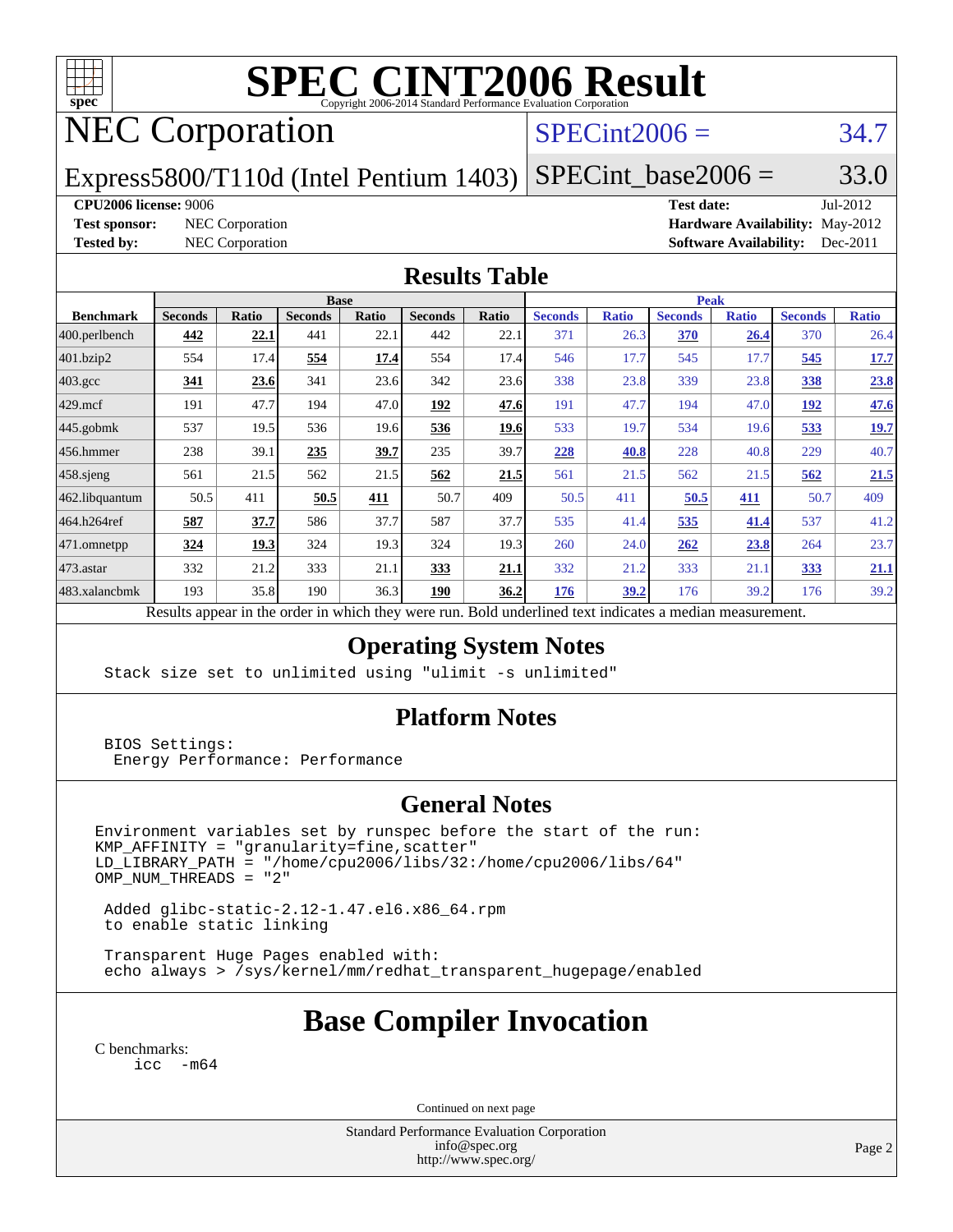| <b>SPEC CINT2006 Result</b><br>spec <sup>®</sup>                                                                                                                                                                                                                                                                                                                                                                                                                                                                                                                                                                                                                                                                  |                                                                                       |                        |
|-------------------------------------------------------------------------------------------------------------------------------------------------------------------------------------------------------------------------------------------------------------------------------------------------------------------------------------------------------------------------------------------------------------------------------------------------------------------------------------------------------------------------------------------------------------------------------------------------------------------------------------------------------------------------------------------------------------------|---------------------------------------------------------------------------------------|------------------------|
| Copyright 2006-2014 Standard Performance Evaluation Corporatio<br><b>NEC Corporation</b>                                                                                                                                                                                                                                                                                                                                                                                                                                                                                                                                                                                                                          | $SPECint2006 =$                                                                       | 34.7                   |
| $Express 5800/T110d$ (Intel Pentium 1403)                                                                                                                                                                                                                                                                                                                                                                                                                                                                                                                                                                                                                                                                         | $SPECint base2006 =$                                                                  | 33.0                   |
| <b>CPU2006 license: 9006</b><br><b>Test sponsor:</b><br><b>NEC</b> Corporation<br><b>Tested by:</b><br><b>NEC</b> Corporation                                                                                                                                                                                                                                                                                                                                                                                                                                                                                                                                                                                     | <b>Test date:</b><br>Hardware Availability: May-2012<br><b>Software Availability:</b> | Jul-2012<br>$Dec-2011$ |
| <b>Base Compiler Invocation (Continued)</b>                                                                                                                                                                                                                                                                                                                                                                                                                                                                                                                                                                                                                                                                       |                                                                                       |                        |
| $C_{++}$ benchmarks:<br>$icpc$ $-m64$                                                                                                                                                                                                                                                                                                                                                                                                                                                                                                                                                                                                                                                                             |                                                                                       |                        |
| <b>Base Portability Flags</b>                                                                                                                                                                                                                                                                                                                                                                                                                                                                                                                                                                                                                                                                                     |                                                                                       |                        |
| 400.perlbench: -DSPEC_CPU_LP64 -DSPEC_CPU_LINUX_X64<br>401.bzip2: -DSPEC_CPU_LP64<br>403.gcc: -DSPEC_CPU_LP64<br>429.mcf: -DSPEC_CPU_LP64<br>445.gobmk: -DSPEC_CPU_LP64<br>456.hmmer: -DSPEC_CPU_LP64<br>458.sjeng: -DSPEC_CPU_LP64<br>462.libquantum: - DSPEC_CPU_LP64 - DSPEC_CPU_LINUX<br>464.h264ref: -DSPEC_CPU_LP64<br>471.omnetpp: -DSPEC_CPU_LP64<br>473.astar: -DSPEC CPU LP64<br>483.xalancbmk: - DSPEC_CPU_LP64 - DSPEC_CPU_LINUX<br><b>Base Optimization Flags</b><br>C benchmarks:<br>-xSSE4.2 -ipo -03 -no-prec-div -parallel -opt-prefetch -auto-p32<br>$C_{++}$ benchmarks:<br>-xSSE4.2 -ipo -03 -no-prec-div -opt-prefetch -auto-p32<br>-Wl,-z, muldefs -L/opt/SmartHeap_8.1/lib64 -lsmartheap64 |                                                                                       |                        |
| <b>Base Other Flags</b>                                                                                                                                                                                                                                                                                                                                                                                                                                                                                                                                                                                                                                                                                           |                                                                                       |                        |
| C benchmarks:                                                                                                                                                                                                                                                                                                                                                                                                                                                                                                                                                                                                                                                                                                     |                                                                                       |                        |
| 403.gcc: -Dalloca=_alloca                                                                                                                                                                                                                                                                                                                                                                                                                                                                                                                                                                                                                                                                                         |                                                                                       |                        |
| <b>Peak Compiler Invocation</b><br>C benchmarks (except as noted below):<br>$\text{icc}$ -m64                                                                                                                                                                                                                                                                                                                                                                                                                                                                                                                                                                                                                     |                                                                                       |                        |
| 400.perlbench: icc -m32                                                                                                                                                                                                                                                                                                                                                                                                                                                                                                                                                                                                                                                                                           |                                                                                       |                        |
| 445.gobmk: $\text{icc}$ -m32                                                                                                                                                                                                                                                                                                                                                                                                                                                                                                                                                                                                                                                                                      |                                                                                       |                        |
| Continued on next page                                                                                                                                                                                                                                                                                                                                                                                                                                                                                                                                                                                                                                                                                            |                                                                                       |                        |
| <b>Standard Performance Evaluation Corporation</b>                                                                                                                                                                                                                                                                                                                                                                                                                                                                                                                                                                                                                                                                |                                                                                       |                        |
| info@spec.org<br>http://www.spec.org/                                                                                                                                                                                                                                                                                                                                                                                                                                                                                                                                                                                                                                                                             |                                                                                       | Page 3                 |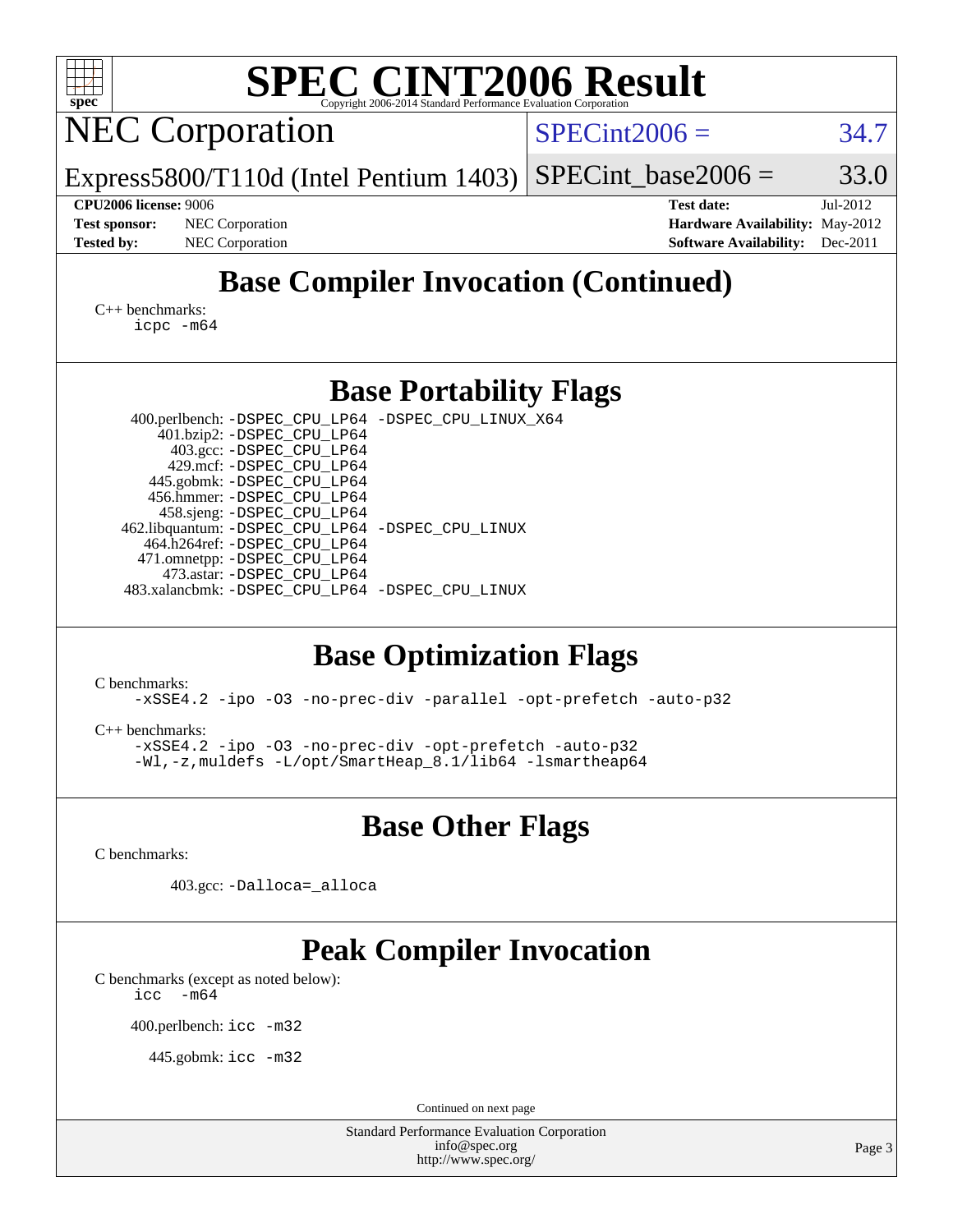

# **[SPEC CINT2006 Result](http://www.spec.org/auto/cpu2006/Docs/result-fields.html#SPECCINT2006Result)**

NEC Corporation

 $SPECint2006 = 34.7$  $SPECint2006 = 34.7$ 

Express5800/T110d (Intel Pentium 1403) SPECint base2006 =  $33.0$ 

**[Test sponsor:](http://www.spec.org/auto/cpu2006/Docs/result-fields.html#Testsponsor)** NEC Corporation **[Hardware Availability:](http://www.spec.org/auto/cpu2006/Docs/result-fields.html#HardwareAvailability)** May-2012

**[CPU2006 license:](http://www.spec.org/auto/cpu2006/Docs/result-fields.html#CPU2006license)** 9006 **[Test date:](http://www.spec.org/auto/cpu2006/Docs/result-fields.html#Testdate)** Jul-2012 **[Tested by:](http://www.spec.org/auto/cpu2006/Docs/result-fields.html#Testedby)** NEC Corporation **[Software Availability:](http://www.spec.org/auto/cpu2006/Docs/result-fields.html#SoftwareAvailability)** Dec-2011

# **[Peak Compiler Invocation \(Continued\)](http://www.spec.org/auto/cpu2006/Docs/result-fields.html#PeakCompilerInvocation)**

464.h264ref: [icc -m32](http://www.spec.org/cpu2006/results/res2012q3/cpu2006-20120802-23994.flags.html#user_peakCCLD464_h264ref_intel_icc_a6a621f8d50482236b970c6ac5f55f93)

[C++ benchmarks \(except as noted below\):](http://www.spec.org/auto/cpu2006/Docs/result-fields.html#CXXbenchmarksexceptasnotedbelow) [icpc -m32](http://www.spec.org/cpu2006/results/res2012q3/cpu2006-20120802-23994.flags.html#user_CXXpeak_intel_icpc_4e5a5ef1a53fd332b3c49e69c3330699)

473.astar: [icpc -m64](http://www.spec.org/cpu2006/results/res2012q3/cpu2006-20120802-23994.flags.html#user_peakCXXLD473_astar_intel_icpc_64bit_fc66a5337ce925472a5c54ad6a0de310)

## **[Peak Portability Flags](http://www.spec.org/auto/cpu2006/Docs/result-fields.html#PeakPortabilityFlags)**

 400.perlbench: [-DSPEC\\_CPU\\_LINUX\\_IA32](http://www.spec.org/cpu2006/results/res2012q3/cpu2006-20120802-23994.flags.html#b400.perlbench_peakCPORTABILITY_DSPEC_CPU_LINUX_IA32) 401.bzip2: [-DSPEC\\_CPU\\_LP64](http://www.spec.org/cpu2006/results/res2012q3/cpu2006-20120802-23994.flags.html#suite_peakPORTABILITY401_bzip2_DSPEC_CPU_LP64) 403.gcc: [-DSPEC\\_CPU\\_LP64](http://www.spec.org/cpu2006/results/res2012q3/cpu2006-20120802-23994.flags.html#suite_peakPORTABILITY403_gcc_DSPEC_CPU_LP64) 429.mcf: [-DSPEC\\_CPU\\_LP64](http://www.spec.org/cpu2006/results/res2012q3/cpu2006-20120802-23994.flags.html#suite_peakPORTABILITY429_mcf_DSPEC_CPU_LP64) 456.hmmer: [-DSPEC\\_CPU\\_LP64](http://www.spec.org/cpu2006/results/res2012q3/cpu2006-20120802-23994.flags.html#suite_peakPORTABILITY456_hmmer_DSPEC_CPU_LP64) 458.sjeng: [-DSPEC\\_CPU\\_LP64](http://www.spec.org/cpu2006/results/res2012q3/cpu2006-20120802-23994.flags.html#suite_peakPORTABILITY458_sjeng_DSPEC_CPU_LP64) 462.libquantum: [-DSPEC\\_CPU\\_LP64](http://www.spec.org/cpu2006/results/res2012q3/cpu2006-20120802-23994.flags.html#suite_peakPORTABILITY462_libquantum_DSPEC_CPU_LP64) [-DSPEC\\_CPU\\_LINUX](http://www.spec.org/cpu2006/results/res2012q3/cpu2006-20120802-23994.flags.html#b462.libquantum_peakCPORTABILITY_DSPEC_CPU_LINUX) 473.astar: [-DSPEC\\_CPU\\_LP64](http://www.spec.org/cpu2006/results/res2012q3/cpu2006-20120802-23994.flags.html#suite_peakPORTABILITY473_astar_DSPEC_CPU_LP64) 483.xalancbmk: [-DSPEC\\_CPU\\_LINUX](http://www.spec.org/cpu2006/results/res2012q3/cpu2006-20120802-23994.flags.html#b483.xalancbmk_peakCXXPORTABILITY_DSPEC_CPU_LINUX)

## **[Peak Optimization Flags](http://www.spec.org/auto/cpu2006/Docs/result-fields.html#PeakOptimizationFlags)**

[C benchmarks](http://www.spec.org/auto/cpu2006/Docs/result-fields.html#Cbenchmarks):

 400.perlbench: [-xSSE4.2](http://www.spec.org/cpu2006/results/res2012q3/cpu2006-20120802-23994.flags.html#user_peakPASS2_CFLAGSPASS2_LDCFLAGS400_perlbench_f-xSSE42_f91528193cf0b216347adb8b939d4107)(pass 2) [-prof-gen](http://www.spec.org/cpu2006/results/res2012q3/cpu2006-20120802-23994.flags.html#user_peakPASS1_CFLAGSPASS1_LDCFLAGS400_perlbench_prof_gen_e43856698f6ca7b7e442dfd80e94a8fc)(pass 1) [-ipo](http://www.spec.org/cpu2006/results/res2012q3/cpu2006-20120802-23994.flags.html#user_peakPASS2_CFLAGSPASS2_LDCFLAGS400_perlbench_f-ipo)(pass 2) [-O3](http://www.spec.org/cpu2006/results/res2012q3/cpu2006-20120802-23994.flags.html#user_peakPASS2_CFLAGSPASS2_LDCFLAGS400_perlbench_f-O3)(pass 2) [-no-prec-div](http://www.spec.org/cpu2006/results/res2012q3/cpu2006-20120802-23994.flags.html#user_peakPASS2_CFLAGSPASS2_LDCFLAGS400_perlbench_f-no-prec-div)(pass 2) [-prof-use](http://www.spec.org/cpu2006/results/res2012q3/cpu2006-20120802-23994.flags.html#user_peakPASS2_CFLAGSPASS2_LDCFLAGS400_perlbench_prof_use_bccf7792157ff70d64e32fe3e1250b55)(pass 2) [-opt-prefetch](http://www.spec.org/cpu2006/results/res2012q3/cpu2006-20120802-23994.flags.html#user_peakCOPTIMIZE400_perlbench_f-opt-prefetch) [-ansi-alias](http://www.spec.org/cpu2006/results/res2012q3/cpu2006-20120802-23994.flags.html#user_peakCOPTIMIZE400_perlbench_f-ansi-alias) 401.bzip2: [-xSSE4.2](http://www.spec.org/cpu2006/results/res2012q3/cpu2006-20120802-23994.flags.html#user_peakPASS2_CFLAGSPASS2_LDCFLAGS401_bzip2_f-xSSE42_f91528193cf0b216347adb8b939d4107)(pass 2) [-prof-gen](http://www.spec.org/cpu2006/results/res2012q3/cpu2006-20120802-23994.flags.html#user_peakPASS1_CFLAGSPASS1_LDCFLAGS401_bzip2_prof_gen_e43856698f6ca7b7e442dfd80e94a8fc)(pass 1) [-ipo](http://www.spec.org/cpu2006/results/res2012q3/cpu2006-20120802-23994.flags.html#user_peakPASS2_CFLAGSPASS2_LDCFLAGS401_bzip2_f-ipo)(pass 2) [-O3](http://www.spec.org/cpu2006/results/res2012q3/cpu2006-20120802-23994.flags.html#user_peakPASS2_CFLAGSPASS2_LDCFLAGS401_bzip2_f-O3)(pass 2) [-no-prec-div](http://www.spec.org/cpu2006/results/res2012q3/cpu2006-20120802-23994.flags.html#user_peakCOPTIMIZEPASS2_CFLAGSPASS2_LDCFLAGS401_bzip2_f-no-prec-div) [-prof-use](http://www.spec.org/cpu2006/results/res2012q3/cpu2006-20120802-23994.flags.html#user_peakPASS2_CFLAGSPASS2_LDCFLAGS401_bzip2_prof_use_bccf7792157ff70d64e32fe3e1250b55)(pass 2) [-auto-ilp32](http://www.spec.org/cpu2006/results/res2012q3/cpu2006-20120802-23994.flags.html#user_peakCOPTIMIZE401_bzip2_f-auto-ilp32) [-opt-prefetch](http://www.spec.org/cpu2006/results/res2012q3/cpu2006-20120802-23994.flags.html#user_peakCOPTIMIZE401_bzip2_f-opt-prefetch) [-ansi-alias](http://www.spec.org/cpu2006/results/res2012q3/cpu2006-20120802-23994.flags.html#user_peakCOPTIMIZE401_bzip2_f-ansi-alias) 403.gcc: [-xSSE4.2](http://www.spec.org/cpu2006/results/res2012q3/cpu2006-20120802-23994.flags.html#user_peakCOPTIMIZE403_gcc_f-xSSE42_f91528193cf0b216347adb8b939d4107) [-ipo](http://www.spec.org/cpu2006/results/res2012q3/cpu2006-20120802-23994.flags.html#user_peakCOPTIMIZE403_gcc_f-ipo) [-O3](http://www.spec.org/cpu2006/results/res2012q3/cpu2006-20120802-23994.flags.html#user_peakCOPTIMIZE403_gcc_f-O3) [-no-prec-div](http://www.spec.org/cpu2006/results/res2012q3/cpu2006-20120802-23994.flags.html#user_peakCOPTIMIZE403_gcc_f-no-prec-div) [-inline-calloc](http://www.spec.org/cpu2006/results/res2012q3/cpu2006-20120802-23994.flags.html#user_peakCOPTIMIZE403_gcc_f-inline-calloc) [-opt-malloc-options=3](http://www.spec.org/cpu2006/results/res2012q3/cpu2006-20120802-23994.flags.html#user_peakCOPTIMIZE403_gcc_f-opt-malloc-options_13ab9b803cf986b4ee62f0a5998c2238) [-auto-ilp32](http://www.spec.org/cpu2006/results/res2012q3/cpu2006-20120802-23994.flags.html#user_peakCOPTIMIZE403_gcc_f-auto-ilp32)  $429$ .mcf: basepeak = yes 445.gobmk: [-xSSE4.2](http://www.spec.org/cpu2006/results/res2012q3/cpu2006-20120802-23994.flags.html#user_peakPASS2_CFLAGSPASS2_LDCFLAGS445_gobmk_f-xSSE42_f91528193cf0b216347adb8b939d4107)(pass 2) [-prof-gen](http://www.spec.org/cpu2006/results/res2012q3/cpu2006-20120802-23994.flags.html#user_peakPASS1_CFLAGSPASS1_LDCFLAGS445_gobmk_prof_gen_e43856698f6ca7b7e442dfd80e94a8fc)(pass 1) [-prof-use](http://www.spec.org/cpu2006/results/res2012q3/cpu2006-20120802-23994.flags.html#user_peakPASS2_CFLAGSPASS2_LDCFLAGS445_gobmk_prof_use_bccf7792157ff70d64e32fe3e1250b55)(pass 2) [-ansi-alias](http://www.spec.org/cpu2006/results/res2012q3/cpu2006-20120802-23994.flags.html#user_peakCOPTIMIZE445_gobmk_f-ansi-alias) 456.hmmer: [-xSSE4.2](http://www.spec.org/cpu2006/results/res2012q3/cpu2006-20120802-23994.flags.html#user_peakCOPTIMIZE456_hmmer_f-xSSE42_f91528193cf0b216347adb8b939d4107) [-ipo](http://www.spec.org/cpu2006/results/res2012q3/cpu2006-20120802-23994.flags.html#user_peakCOPTIMIZE456_hmmer_f-ipo) [-O3](http://www.spec.org/cpu2006/results/res2012q3/cpu2006-20120802-23994.flags.html#user_peakCOPTIMIZE456_hmmer_f-O3) [-no-prec-div](http://www.spec.org/cpu2006/results/res2012q3/cpu2006-20120802-23994.flags.html#user_peakCOPTIMIZE456_hmmer_f-no-prec-div) [-unroll2](http://www.spec.org/cpu2006/results/res2012q3/cpu2006-20120802-23994.flags.html#user_peakCOPTIMIZE456_hmmer_f-unroll_784dae83bebfb236979b41d2422d7ec2) [-auto-ilp32](http://www.spec.org/cpu2006/results/res2012q3/cpu2006-20120802-23994.flags.html#user_peakCOPTIMIZE456_hmmer_f-auto-ilp32) [-ansi-alias](http://www.spec.org/cpu2006/results/res2012q3/cpu2006-20120802-23994.flags.html#user_peakCOPTIMIZE456_hmmer_f-ansi-alias) 458.sjeng: basepeak = yes  $462$ .libquantum: basepeak = yes Continued on next page

> Standard Performance Evaluation Corporation [info@spec.org](mailto:info@spec.org) <http://www.spec.org/>